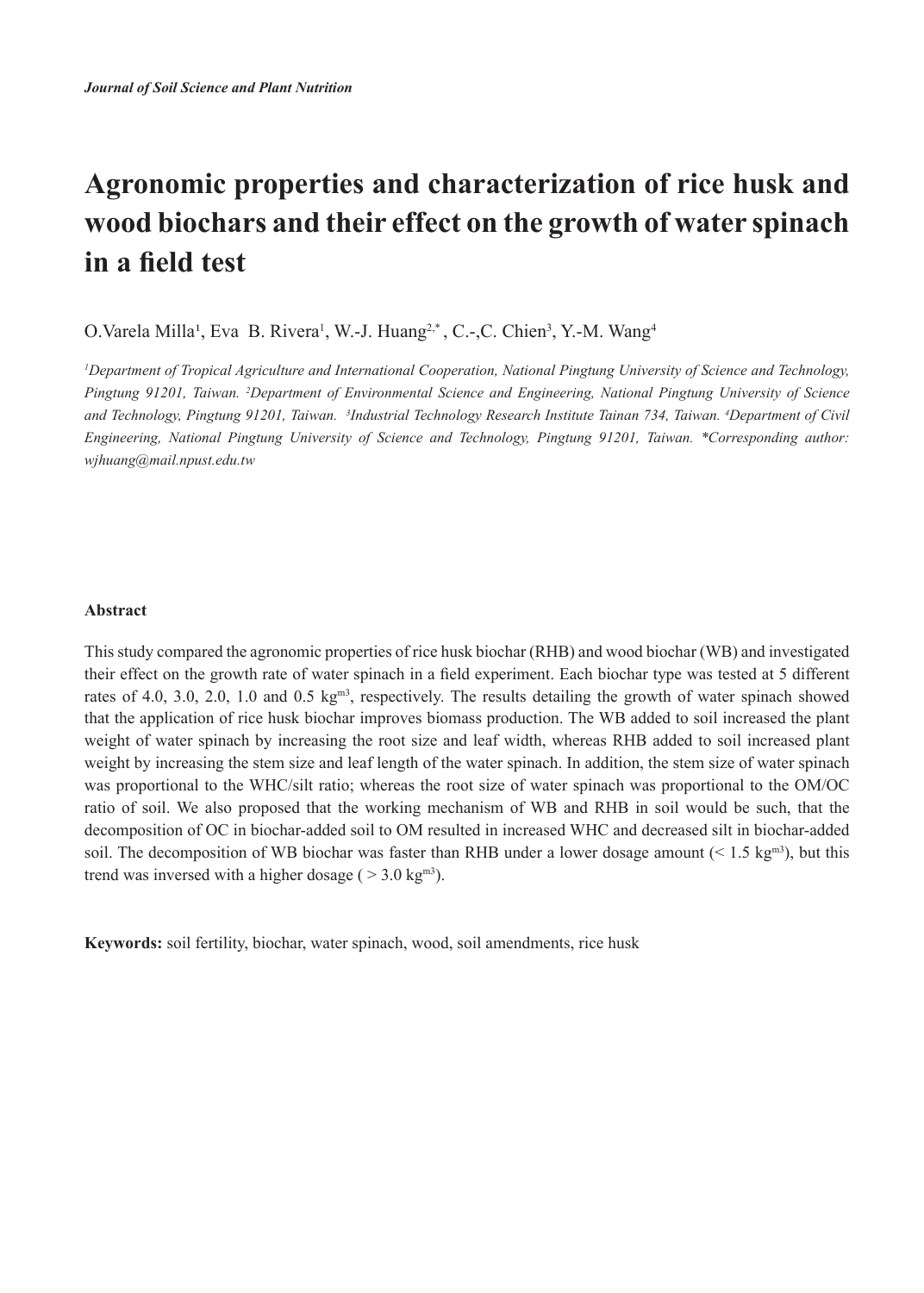## **1. Introduction**

Rice husks, wood remains, nut shells, manure and crop residues are regarded as agricultural waste, but recently such solid wastes have been transformed into biochar for the purpose of carbon sequestration. Biochar is commonly defined as charred organic matter, produced with the intent of being deliberately added to soil to improve its agronomic properties. On average, one ton of dry biomass can create 400 kg of biochar containing 80 to 90% pure carbon (Lehmann *et al*., 2009) at 300 to 700 ºC, under low (preferably zero) oxygen concentrations. Rice husk contains a high content of silicon and potassium, nutrients which have great potential for amending soil, while those with a relatively higher carbon content (e.g. wood or nut shells) are currently used for the production of activated carbon.

The use of rice straw and rice husks in the field has been practiced for some time (Ponamperuma, 1982). Research has shown that incorporation of rice straw and rice husks can significantly improve soil properties by decreasing soil bulk density, enhancing soil pH, adding organic carbon, increasing available nutrients and removing heavy metals from the system, ultimately increasing crop yields (Williams *et al*., 1972). Similar studies on cowpea, soybean, and maize (Yamato *et al*., 2006) have also supported the application of biochar as a way to increase crop yields. Asia, a principal rice growing region, has abundant rice residues, estimated at about 560 million tons of rice straw and 112 million tons of rice husks, respectively. These residues could be a valuable resource for the production of biochar to increase soil fertility.

Carbonized rice husks consist of a very light material with a micro-porous structure and a bulk density of about 0.150g cm−3 (Haefele *et al*., 2009). The carbonization process also improves the waterholding capacity of the rice husks (Oshio *et al*., 1981). Additionally, the widespread old practice of burning rice straw in the field indicates that black

carbon from incompletely burned (i.e. carbonized) rice residues could be an important source of organic matter in rice soils, as been previously shown for a range of other soil types (Schmidt and Noavk., 2000)

The effects of the addition of biochar may vary from soil to soil. However, the following effects have been seen in experiments: a) the rice husk charcoal increases the soil pH, thereby increasing available phosphorus (P), b) improved aeration in the crop root zone, c) improved soil water - holding capacity and d) increased levels of exchangeable potassium (K) and magnesium (Mg) (FFTC, 2001). There is a need to highlight the agronomic properties and the effects of rice husks biochar on the growth of crops, to promote biochar use in the field by small landholders. With several Asian countries applying the carbonized rice residues, their real outcome has not been clarified. More field work is required to indicate the relationship between the amount of biochar applied and the growth rate of crops. Therefore, in this study, we examined the effects of rice husk biochar application and compared these results to wood biochar applied to increase the growth of water spinach (Ipomoea aquatica) in field conditions. Water spinach is a fast growing plant with strong system development. It originates from mainland China and is now widely grown worldwide. This study assumed that rice husk biochar could act as a soil conditioner, enhancing water spinach growth by supplying and retaining nutrients and thus improving the soil's physical and biological properties. Our aim was to explore whether rice husk biochar (RHB) and wood biochar (WB), in combination with fertilizers, could increase the biomass yield of water spinach. Soil analysis, shared use of a scanning electron microscope, and heavy metal analysis were used to identify the properties of rice husk biochar. We hope that the results of our work may help to determine which of the biochars is more beneficial in boosting the production of water spinach.

#### **2. Materials and Methods**

In a study made by Hossain *et al*., (2011) concerning the influence of pyrolysis temperature on production and the nutrient properties of biochar, researchers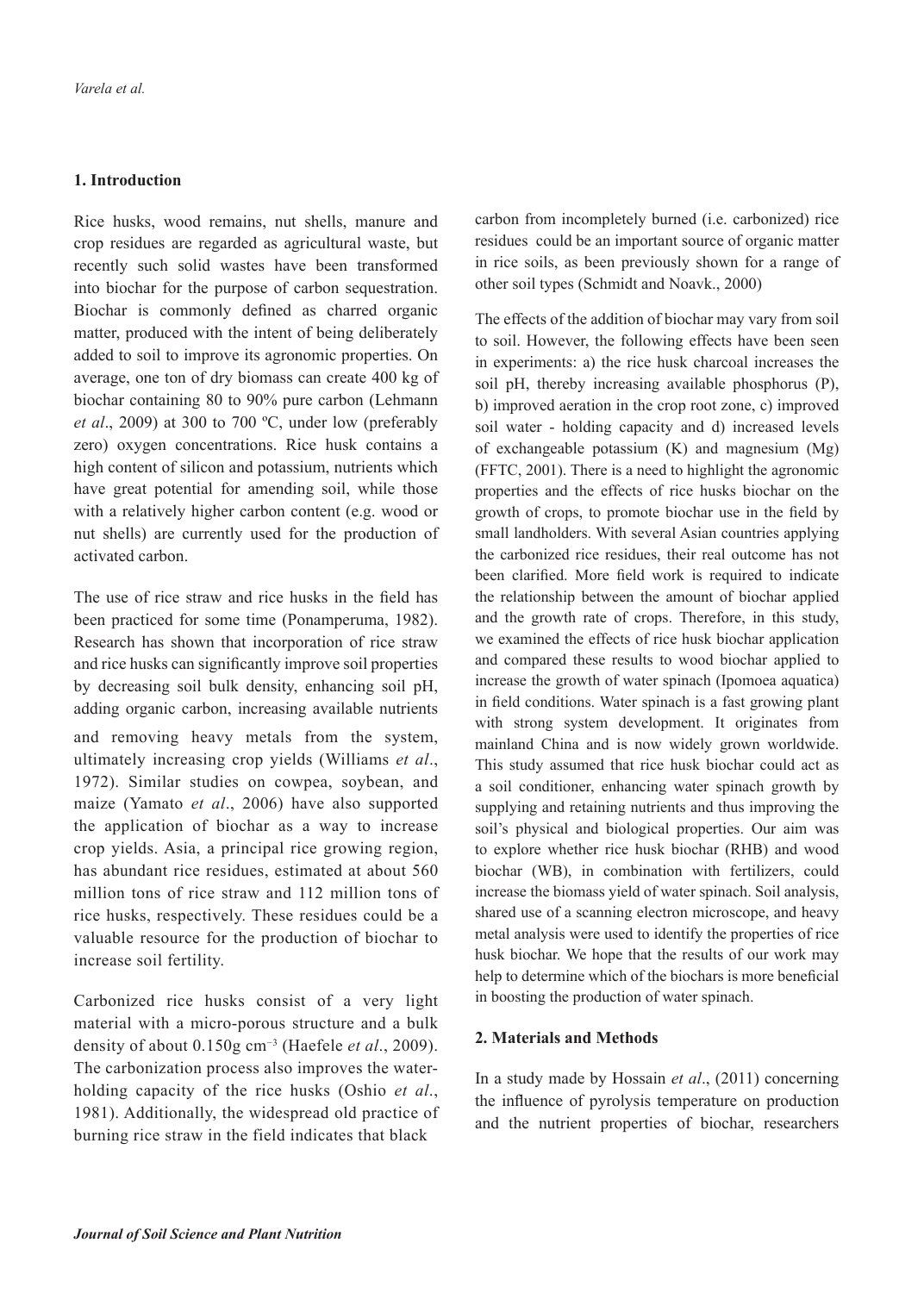concluded that pyrolysis temperature has a significant effect on the chemical properties of the biochar produced. There are important implications regarding the suitability of biochar as a soil amendment. In this study, all biochars tested were produced at relatively low temperatures (250-300 oC) and were slightly alkaline.

#### *2.1. Biochar preparation and characterization*

Production of rice husk biochar (RHB) was carried out by the Industrial Technology Research Institute (ITRI), located in Hsinchu, Taiwan. RHB was pyrolysized using a small-scale reactor at 300-350ºC with a residence time of 1 hour. These temperatures may be applicable for small scale farmers who lack access to credit and cannot afford high-scale pyrolysis plants. In order to observe the performance of both biochars in their original shapes, we avoided the use of grinders or sieves to reduce the particle size in the soil applications. Wood biochar (WB) was purchased in an agricultural shop near the experimental site and WB was prepared by open-burn (the proposed temperature was 250-300 ºC).

Several analyses, including use of scanning electron microscopy (SEM) equipped with an energy dispersion X-ray spectroscopy (EDX), elemental analysis of biochars (EA), Fourier transform infrared spectroscopy (FT-IR), volatile matter (VM), surface area analysis (BET), electrical conductivity (EC), total dissolved solids (TDS) analysis, water-holding capacity (WHC), and heavy metal analysis (ICP), were used to characterize the properties of the biochars. By using an SEM S-3000N HITACHI production microscope, the morphology of both WB and RHB samples was examined. The sample powder was sprinkled as a thin layer on an adhesive tape placed on the brass sample holder. Excess amounts of the sample were removed with a small manual air blower. The adhered sample was then coated with gold powder using a sputtering device, the Ion Sputter E-1010 HITACHI, and then transferred into the JEOL sample chamber for analysis. The accelerating

voltage was set at 15- 40 kV; 200, 300 and 600 times magnification were selected. A Perkins-Elmer EA analyzer determined the elemental composition of the biochar, such as the biomass that would be ideal for application as biochar for carbon sequestration. A Bruker Vector-22 FT-IR spectrometer identified the sample to determine the organic functional groups present for each biomass, especially carbons. Volatile matter in biochar was determined following the ASTM D 3175 -07 standard test method. In order to determine the surface area of each biochar, samples were ground and sieved using a No. 60 mesh. A Beckman Coulter SA 3100 BET analyzer containing approximately 0.1000 g to 0.2000 g of each biochar sample was then used at a temperature of  $50C^{\circ}$  for 60 min. Electrical conductivity and total dissolved solid analysis are theoretically the best measure of salinity to indicate the actual salinity level experienced by the plant root (Corwin and Lesch, 2003). Hence, electrical conductivity and total dissolved solids were measured using a SUNTEX SC-110 portable conductivity-meter. Samples were prepared at a ratio of 1:10 (sample: distilled water), mixed in a HMS-212 stirrer for 30 min, and then left to stand for 4 hours.

To evaluate the heavy metals present in the biochars, we used a leaching extraction procedure which follows the USA EPA method No.1311 with minor modifications; 5 g of ground and weighted biochar were added into a volumetric flask together with 1000 ml of distilled water and 5.7 mL of acetic acid. After samples were left for 18 h in a toxicity characteristics leaching procedure (TCLP) rotator, they were filtered and poured into 100 mL containers. The trace metals analysis in the samples was realized by using a Perkin-Elmer 3000-XL inductively coupled plasma (ICP-AES) spectrometer.

## *2.2. Field trial*

The experiment was carried out between December 2010 and February 2011 on the campus of National Pingtung University of Science and Technology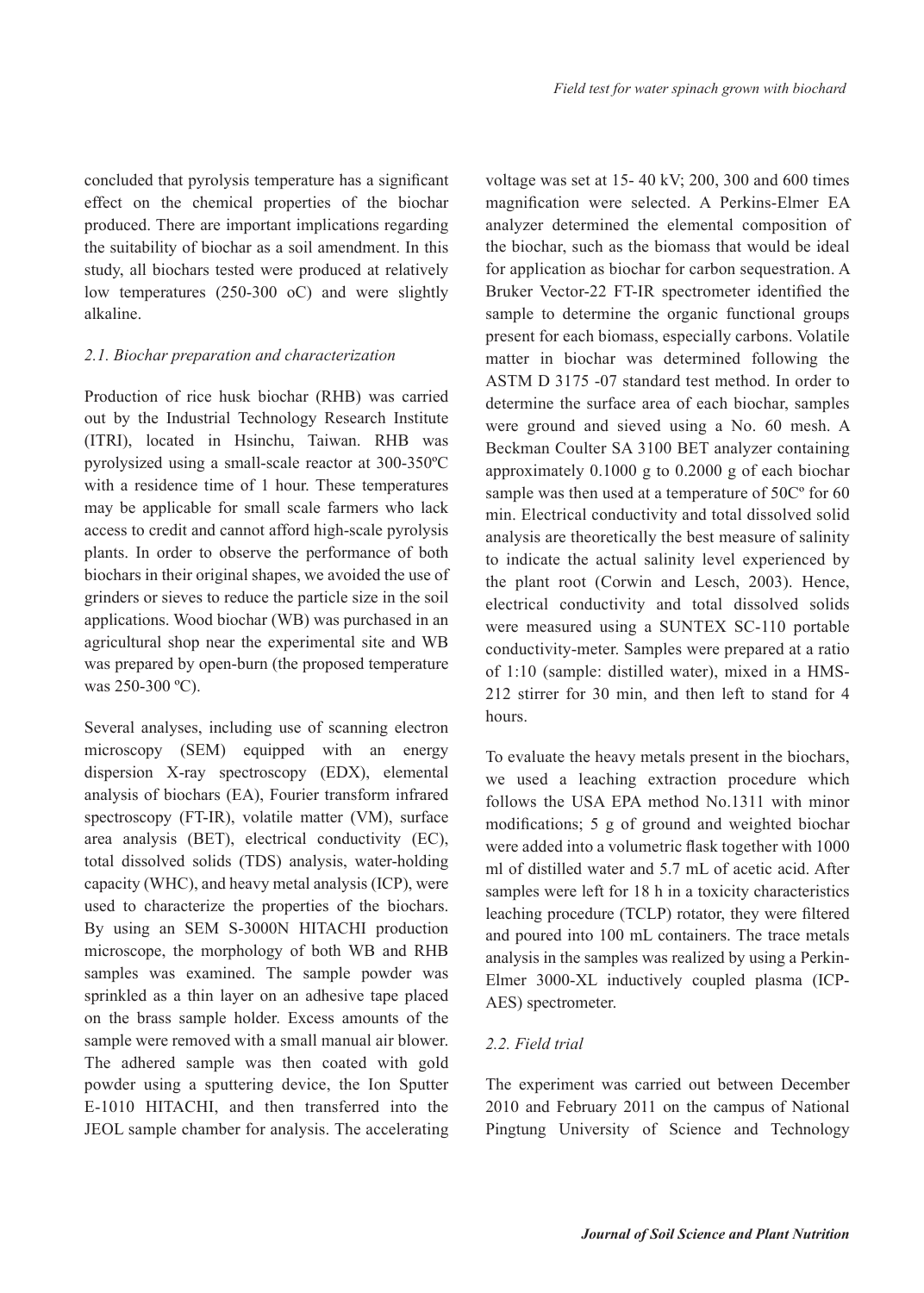(22°38'N, 120°36'E) in Pingtung County in the southern part of Taiwan. The climate in this area is humid and tropical with predominantly summer rainfall. The rainy season from May to September accounts for 90% of the annual precipitation with the remainder falling between October and April. With an annual average of 24ºC, the temperature ranges from 10ºC during the coldest months, January to March, to 38ºC in the hottest months, June to August.

Water spinach plants were germinated for two weeks and later transplanted into plots. Each plot was 1.94 m x 1.10 m. Five different treatments were assigned to each of the biochars and to one control group. RHB and WB were weighted and added to each plot. Every plot was mixed with the assigned quantity of biochar using a top soil mixing technique (Major, 2009). Before transplanting, each plot was irrigated for 20 min. Plants were transplanted 15 cm apart, with 22 plants per plot. A perforated pipe system was used to water the plants every 2 days for 10 min. Soluble N-P-K fertilizer 20-20-20 was applied to the crops; 1 g of the fertilizer was dissolved in 2 liters of water and the procedure was repeated for each of the plots. The application was made only ONE time during the growth of the plants during the second week. After eight weeks of growth, the plants were harvested Plant morphological characteristics measured included: leaf number, leaf length, leaf width, stem number, stem size, fresh plant weight, root growth and the chlorophyll content of the leaves. The effect of biochar on root growth was measured to compare the effects of the different types and quantities of rice husk and wood biochars used. Ten water spinach plants were randomly selected from each treatment; their roots were washed to avoid loose soil and blotted to remove any free surface moisture. After plants were harvested and their roots measured, each was weighed; plants were collected and grouped by treatment in order to obtain their total fresh weight. Relative chlorophyll content (Soil Plant Analysis Development (SPAD)) was measured every two days using a Minolta chlorophyll meter (model SPAD 502).

#### *2.3. Soil analysis*

Soil was sampled from a 0 to 20 cm horizon on a clayey Ultisol, which is typically used for vegetable and fruit production in southern Taiwan. There were eleven treatments for rice husk biochar and wood biochar, along with one control group. Four soil samples from each treatment were dried in a precision oven at 35ºC, homogenously mixed, ground and passed through a 2mm sieve. A 20:20 (soil: distilled water) solution ration was prepared for the determination of pH. Organic carbon (OC) and organic matter (OM) were determined using the Walkley-Black method (Walkley and Black, 1934). Soil texture and characteristics were also obtained using the hydrometer method (Milford, 1997).

The water-holding capacity (WHC) of biochars was measured, following procedures for soil analysis as outlined in a manual (Lee, 2007). Soil samples where oven dried for 24 h at 105ºC; then 5 g of each sample were poured into a 100mL beaker and distilled water was added until the saturation point was reached and the weight loss could be counted for the water-holding capacity of the sample. ANOVA was implemented using the SAS GML procedure. Both biochar treatments were compared using least significant differences at the significance level of  $P < 0.05$  to determine the main effect of both biochars on plant growth properties.

#### **3. Results and Discussion**

#### *3.1. Characteristics of biochar*

The SEM-EDX analysis showed that the microstructure of the rice husk biochar was highly heterogeneous. Rice husk biochar particles consisted of higher silicon (Si) mineral agglomerates on lower carbon content fibers with structures typical of its biomass origin. They exhibited a large degree of macro-porosity in the 1 to 10 micron scale, with contents of carbon (C), oxygen (O) and potassium (K). On the other hand, SEM-EDX analysis for WB indicated that the biochar particles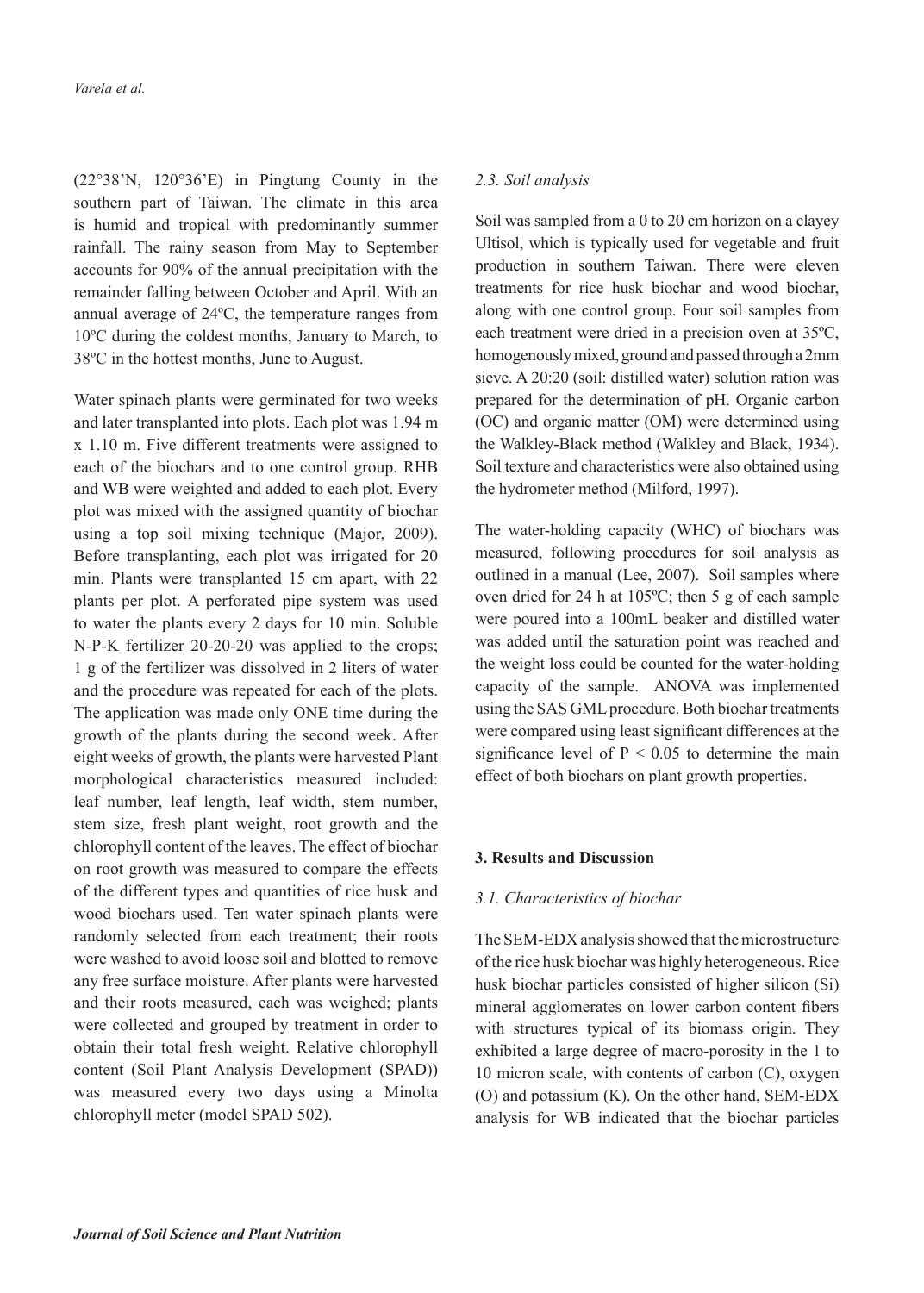consisted of high potassium, chlorine (Cl) and calcium mineral agglomerates. This analisys further demonstrates high carbon content and a large degree of macro-porosity in the 1 to 10 micron scale, with contents of Potassium (K), Carbon (C), Chlorine (Cl) and Calcium (Ca).

The results of FT-IR and elemental analysis showed that rice husk biochar has relatively higher complexation ability on the surface than does wood biochar. Results from several analyses, including: EA, BET surface area, EC, TDS, and ICP heavy metal analysis, revealed the applicability of rice husk and wood biochars on soil. Table 1 shows a list of important elements contained in biochar that could be beneficially incorporated into soils. Results from EA tests show a high percentage of carbon in wood biochar. According Stoylle (2011), a high percentage of carbon means the biochar can absorb more atmospheric C from the environment. Rice husk had a higher VM content as compared to rice husk and wood biochars. In comparison with rice husk, wood exhibits a larger BET surface area/m². Rice husk biochar has a significantly higher EC value than wood biochar, meaning greater quantities of dissolvable ions are present in rice husk biochar than in wood (Basile-Doelsch *et al.*, 2007).

Concentrations of heavy metals in the tested biochars were all far below the ICP detection limits. Major differences between wood and rice biochar were in the content of Na and Mn. RHB had slightly alkaline properties with a pH of 8.02; this was relatively higher than wood biochar due to the high ash content. The former also had higher elemental Si and Mg but a lower content of Ca compared to the wood biochar. In addition, characterization of biochar showed contents of potassium (K), and a high concentration of silicon (Si). Silicon (Si) is not yet classed as an essential nutrient but it exists in all plants grown in soil, and is recognized as a functional nutrient. Benefits of silicon include: increased pest and pathogen resistance, drought and heavy metal tolerance, and improved quality and yield of agricultural crops. Si is taken up at levels equal to or greater than levels of essential nutrients such as Nitrogen and Potassium in certain plants such as rice and sugarcane. As a result, it is considered agronomically essential for sustainable crop production (Savant *et al*.,

1999). Si nutrition plays an important role in the water spinach nutrition. The nutrient condition of the Ultisol was increased and it boosted mass production of the plant, showing differences when compared with the mass production of water spinach where wood biochar was applied. Rice husks are unique. They contain approximately 20% opaline silica in combination with a large amount of the phenyl propanoid structural polymer called lignin.

## *3.2. Effect of biochar application in soil properties*

A review by Glaser *et al*., (2002) suggested that biochar added to soils may not only change its chemical properties but also affect physical properties such as soil water-holding and aggregation. These effects may enhance water availability to crops and decrease erosion. Results in Table 2 indicate that the addition of both biochars to soil did not drastically affect the pH of testing soil. In addition, the OC content was increased with the addition of rice husk and wood biochar, with the highest content shown in wood biochar (WB-2). The percentage of OM was not much affected after the biochar addition, as compared to CT. In our study, the water-holding capacity (WHC) increased to a maximum value and then decreased as the application of biochar was increased. The highest ratio of RHB biochar had the same WHC within the CT and FS groups. Soil from the NPUST campus field was found to be medium acidic with a pH between 5.02 and 6.69 (classified as very strong acid-medium acid soil). Chan *et al*., (2007) showed that biochar application improved some physical soil properties, such as: increased soil aggregation, water holding capacity and decreased soil strength. Rice husk alone has a percentage water-holding capacity of 251 that is enhanced by the carbonization process, resulting in up to 353% water retention in rice husk biochar. RHB could decrease moisture retention in clayey soils. Increased moisture retention and water bioavailability is thought to be a critical factor in achieving greater yields with biochar amended fields. Generally, water retention is increased as the amount of organic matter in achieving greater yields with biochar amended fields.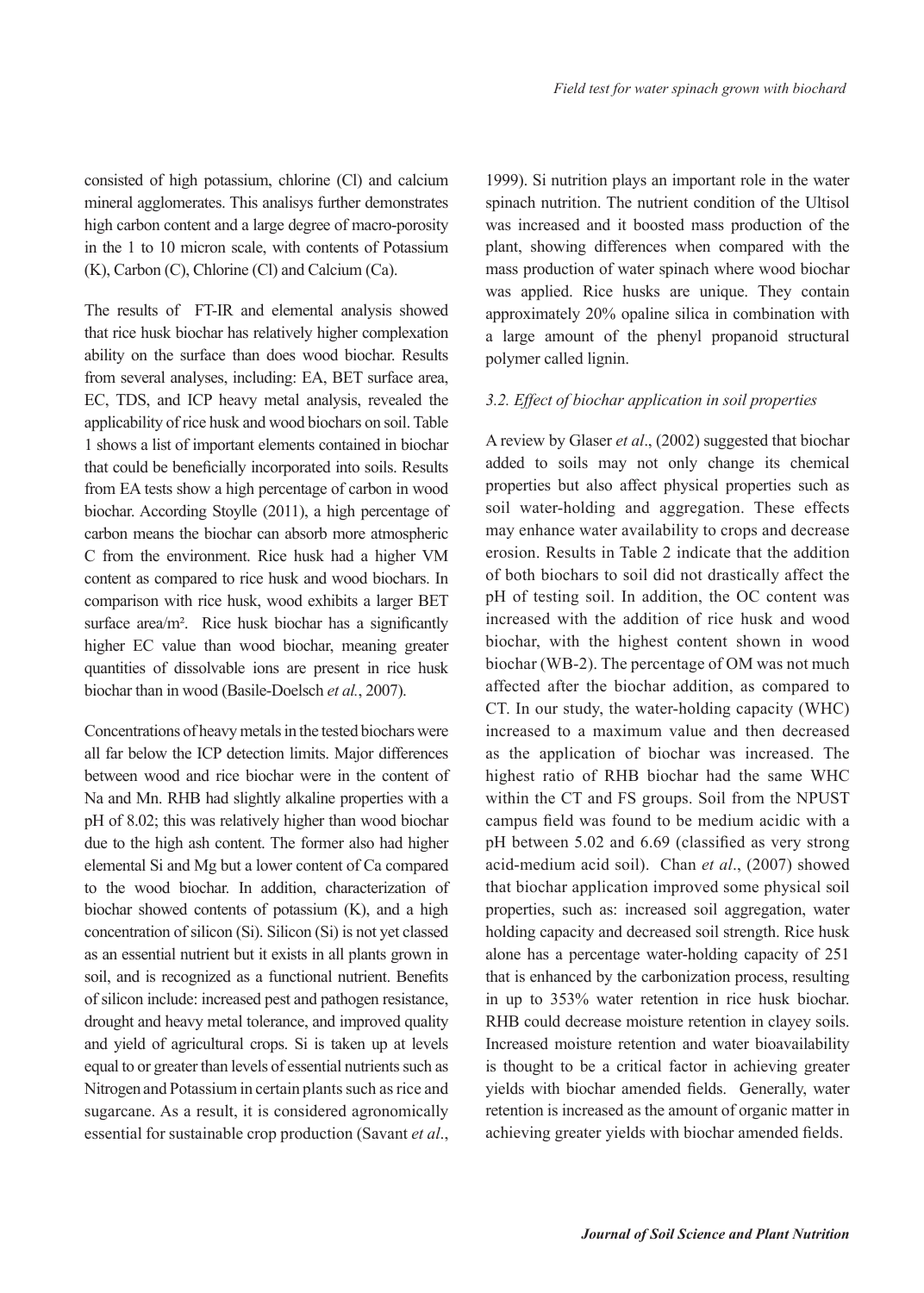|                                                 | Elements                   | Fresh rice | Rice husk   | Wood    |
|-------------------------------------------------|----------------------------|------------|-------------|---------|
|                                                 | evaluated                  | husk       | biochar     | biochar |
| Elemental analysis Characteristics of materials | $T(^{0}C)$                 |            | $300 - 350$ |         |
|                                                 | Si (mg/kg)                 | 107        | 171         | 10      |
|                                                 | Ca (mg/kg)                 | 108        | 220         | 273     |
|                                                 | $K$ (mg/kg)                | 9523       | 175         | 305     |
|                                                 | Mg (mg/kg)                 | 175        | 182         | 72.23   |
|                                                 | Water (%)                  | 11.3       | 3.9         |         |
|                                                 | Ash (%)                    | 12.63      | 50.53       |         |
|                                                 | pH (%)                     | 6.41       | 8.02        | 7.32    |
|                                                 | Fixed C (mg)               |            | 43.73       | 52.74   |
|                                                 | H (mg)                     |            | 2.38        | 3.58    |
|                                                 | $N$ (mg)                   |            | 1.0         | 0.72    |
|                                                 | S(mg)                      |            | 0.19        | 0.37    |
|                                                 | $O$ (mg)                   |            | 2.36        |         |
|                                                 | Volatile                   | 2.42       | 1.86        | 1.70    |
| <b>VM</b>                                       | Matter (%)                 |            |             |         |
| <b>BET</b>                                      | Surface Area               |            | 2.21        | 37.95   |
|                                                 | Analysis (m <sup>2</sup> ) |            |             |         |
|                                                 | $EC$ ( $\mu$ s/cm)         | 1220       | 1392        | 704     |
|                                                 | TDS (ppm)                  | 488        | 558         | 282     |
|                                                 | Sal (ppt)                  | 0.2        | 0.2         | 0.1     |
|                                                 | Fe (mg/L)                  |            | 8.72        | 0.1     |
|                                                 | Al (mg/L)                  |            | 0.97        | 0.37    |
|                                                 | $Cu$ (mg/L)                |            | 0.09        | 0.01    |
|                                                 | Pb (mg/L)                  |            |             |         |
|                                                 | $Zn$ (mg/L)                |            | 0.7         | 0.4     |
|                                                 | $Cd$ (mg/L)                |            |             |         |
|                                                 | Ni (mg/L)                  |            | 0.11        |         |
|                                                 | $Cr$ (mg/L)                |            | 0.03        |         |
| Heavy metal analysis                            | Na (mg/L)                  |            | 7.49        | 23.9    |
|                                                 | Sb (mg/L)                  |            |             |         |
|                                                 | Mn (mg/L)                  |            | 5.27        | 3.6     |
|                                                 | Sn (mg/L)                  |            |             |         |
|                                                 | $Sr$ (mg/L)                |            | 0.07        | 1.22    |

**Table 1.** Properties of fresh rice husk biochar and wood biochar used in this experiment

Pyrolysis temperature of wood biochar was not determined due to its unknown origin. Oxygen content was calculated: O =100 – (C + H + N + Ash). TDS and salt are directly proportional to EC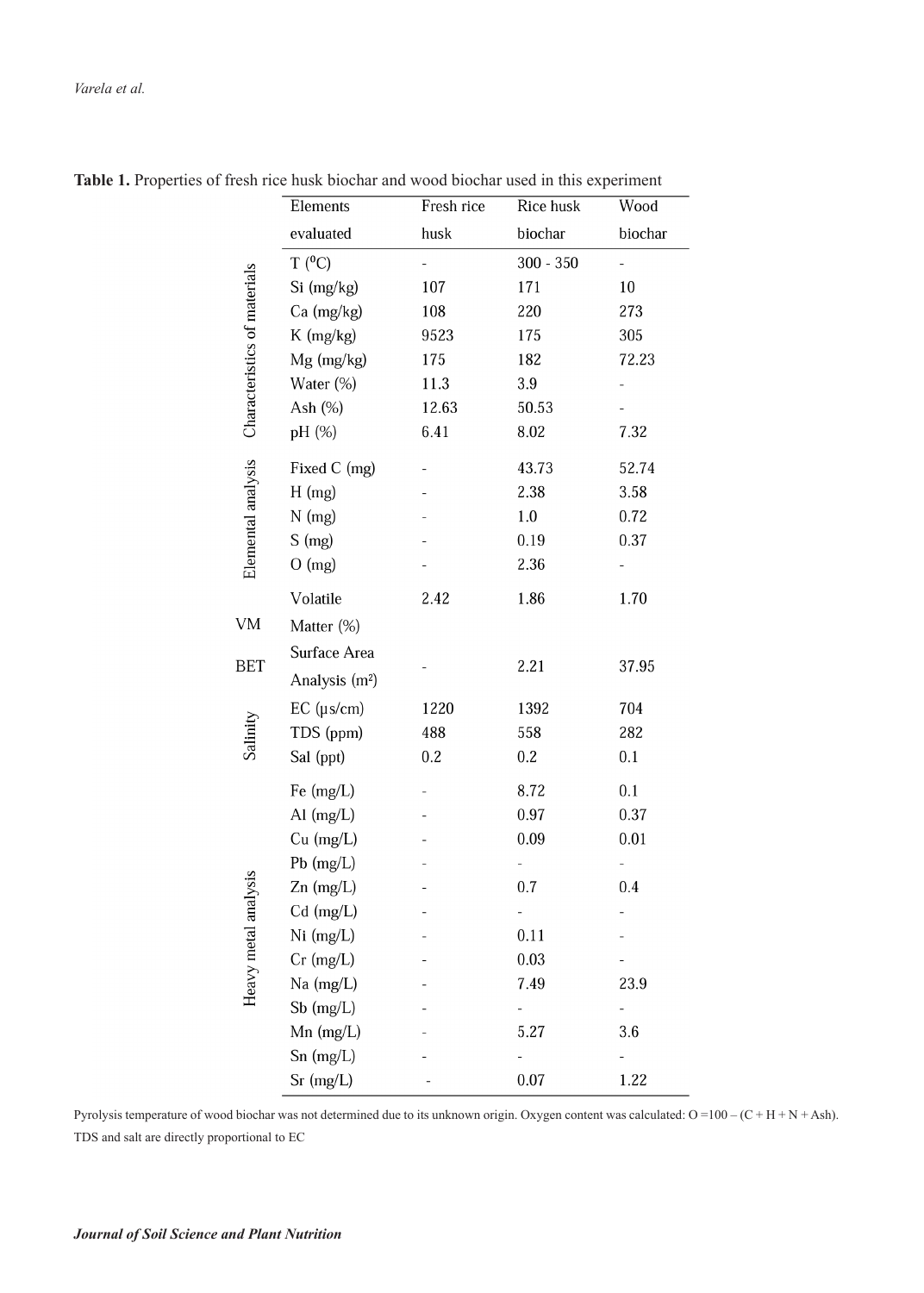|           | <b>Biochar</b> | pH   | OC   | <b>OM</b> | <b>WHC</b> | Clay   | Silt | Sand | Texture   |
|-----------|----------------|------|------|-----------|------------|--------|------|------|-----------|
| Treatment | $(kg/m^3)$     |      |      |           |            | $(\%)$ |      |      |           |
| No.       |                |      |      |           |            |        |      |      |           |
| $RHB-1$   | 4.0            | 6.66 | 1.43 | 2.46      | 58.53      | 6      | 60   | 34   | Silt loam |
| $RHB-2$   | 3.0            | 6.62 | 1.44 | 2.49      | 61.56      | 6      | 59   | 35   | Silt loam |
| $RHB-3$   | 2.0            | 5.26 | 1.59 | 2.74      | 73.65      | 7      | 72   | 21   | Silt loam |
| RHB-4     | 1.0            | 5.02 | 1.46 | 2.51      | 70.26      | 8      | 74   | 18   | Silt loam |
| RHB-5     | 0.5            | 6.61 | 0.87 | 1.54      | 61.84      | 9      | 73   | 19   | Silt loam |
| WB-1      | 4.0            | 6.67 | 1.24 | 2.14      | 68.23      | 6      | 63   | 31   | Silt loam |
| $WB-2$    | 3.0            | 5.4  | 2.15 | 3.71      | 54.23      | 6      | 66   | 28   | Silt loam |
| $WB-3$    | 2.0            | 5.13 | 1.47 | 2.54      | 64.38      | 7      | 67   | 26   | Silt loam |
| $WB-4$    | 1.0            | 6.62 | 1.08 | 1.87      | 61.00      | 6      | 61   | 33   | Silt loam |
| $WB-5$    | 0.5            | 6.65 | 1.53 | 2.64      | 56.72      | 7      | 69   | 25   | Silt loam |
| CT        |                | 6.64 | 1.49 | 2.56      | 57.82      | 5      | 58   | 36   | Silt loam |
| <b>FS</b> |                | 6.69 | 0.77 | 1.33      | 56.96      | 7      | 72   | 21   | Silt loam |

**Table 2.** Effect of biochar in some soil properties

RHB= Rice husk biochar, WB= Wood biochar, CT= Control treatment, FS= Field soil

Generally, water retention is increased as the amount of organic matter in soil is increased. Sohi *et al*., (2009), hypothesized that the addition of biochar to soils may lead to increased levels of organic content. This may partially explain improved water retention, while Glaser *et al.*, (2002), found that Terra Preta soils rich in charcoal had an 18% greater water retention than did neighboring soils that did not contain significant charcoal deposits. In this study little increase in WHC was observed. The WHC of soil containing applied biochar was found to increase by only about 10%.

## *3.3. Effect of biochar in plant morphology*

Results from this study reveal that the response of water spinach to biochar application varied between biochar

types. The addition of fertilizer and biochar gives a positive outcome in terms of plant growth. A greater increase in biomass production was observed with the application of fertilizer and rice husk biochar to the Ultisoil soil. Little response in the CT group without fertilizer was observed. Ultisols is acidic in nature and is considerably productive under good management (Brady and Weil, 1999). However, high acidity and relatively low availability of calcium, magnesium and potassium make these soils poorly suited for continuous agriculture without the addition of fertilizer and lime. RHB is shown to provide special benefits to Ultisol soils, resulting in improved biomass production. Plants grown with 1.0 kg (RHB-4) had the maximum average leaf number.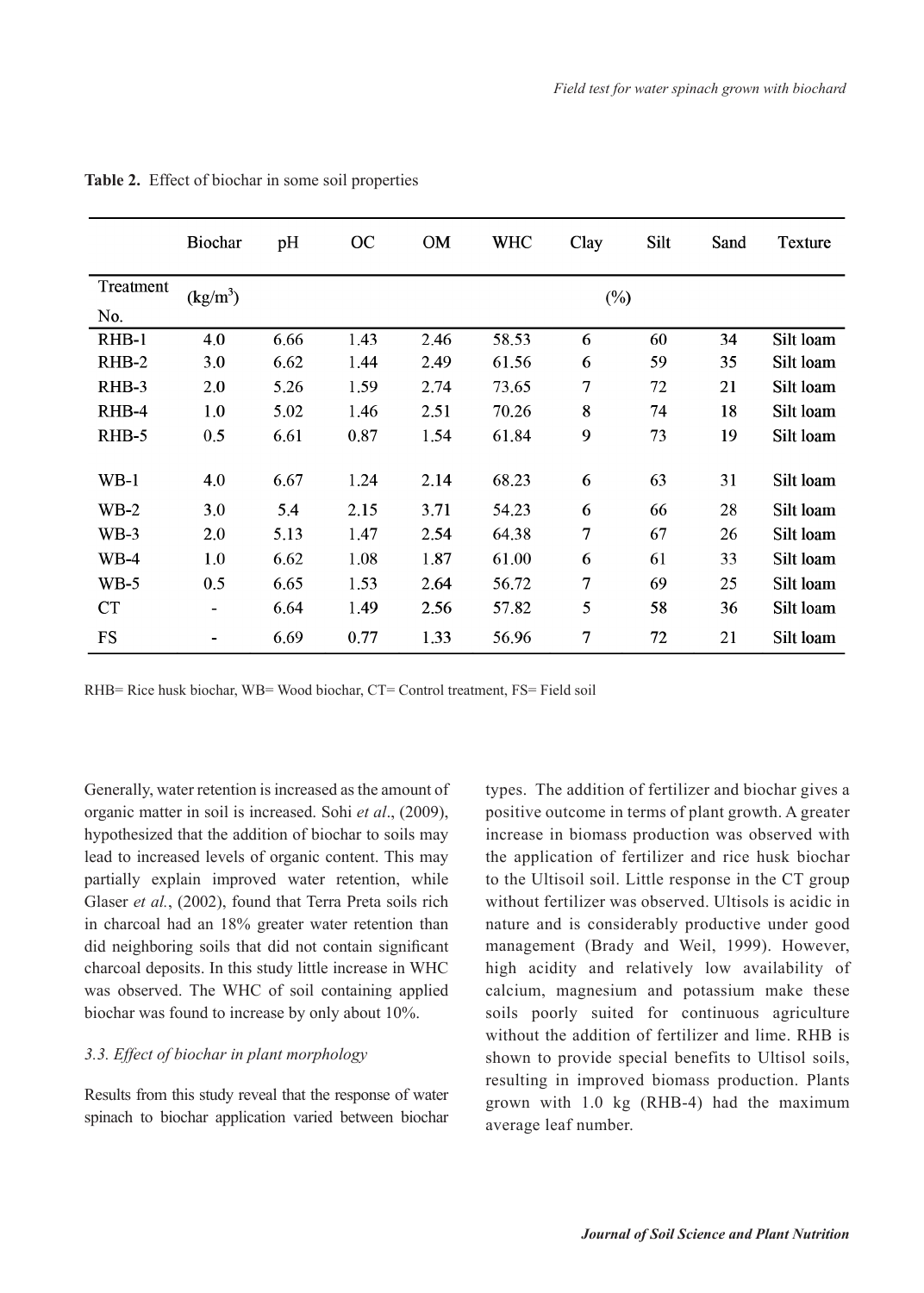| Treatments | <b>Biochar</b> | Leaf               | Leaf wide          | Leaf      | Stem              | <b>Stem Size</b> | Root size           | Plant  |
|------------|----------------|--------------------|--------------------|-----------|-------------------|------------------|---------------------|--------|
|            | quantity       | number             | (mm)               | Length    | number            | (mm)             | (mm)                | Weight |
|            | $(kg/m_3)$     |                    |                    | (mm)      |                   |                  |                     | (g)    |
| $RHB-1$    | 4.0            | 29.90cb            | 22.45 a            | 150.27 a  | 3.00ab            | 189.09 ab        | 157.45 ab           | 545.50 |
| $RHB-2$    | 3.0            | 25.50 cd           | 22.95 a            | 143.50 a  | 3.00ab            | 189.45 ab        | 157.14 ab           | 540.00 |
| RHB-3      | 2.0            | 35.27 ab           | 17.81 b            | 135.90 a  | 3.31a             | 168.64 b         | 134.09 с            | 505.00 |
| RHB-4      | 1.0            | 40.81 a            | $20.63$ ab         | 142.59 a  | 3.22 ab           | 213.50 a         | 177.41 a            | 617.50 |
| RHB-5      | 0.5            | 37.77 ab           | 20.18ab            | 137.22 a  | 2.86ab            | 194.45 ab        | 172.32 a            | 472.50 |
| CT         | 0.0            | 20.90d             | 13.13 c            | 104.86 b  | 2.77 <sub>b</sub> | 130.95 с         | 141.09 bc           | 217.50 |
| Mean RHB   |                | 31.69a             | 135.72 a           | 19.53a    | 3.03a             | 181.01 a         | 156.58a             | 483.00 |
| $WB-1$     | 4.0            | 22.81 b            | 10.31 <sub>b</sub> | 82.77 c   | 2.45a             | 106.41c          | 114.09 <sub>b</sub> | 170.00 |
| $WB-2$     | 3.0            | 30.18 a            | 15.04a             | 115.95a   | 2.86a             | 170.68 a         | 133.41 ab           | 325.00 |
| $WB-3$     | 2.0            | 23.86 b            | 14.04 a            | 93.77 bc  | 2.77a             | 140.45 b         | 133.64 ab           | 210.00 |
| $WB-4$     | 1.0            | 22.04 b            | 9.59 <sub>b</sub>  | 90.40 bc  | 2.40a             | 132.27 bc        | 114.77 b            | 125.00 |
| $WB-5$     | 0.5            | 23.45 b            | 14.95 a            | 103.54 ab | 2.77a             | 153.55 ab        | 137.55 ab           | 245.00 |
| <b>CT</b>  | 0.0            | 20.90 <sub>b</sub> | 13.13 ab           | 104.86 ab | 2.77a             | 130.95 bc        | 141.09 a            | 217.50 |
| Mean WB    |                | 23.87 b            | 98.55 b            | 12.84 b   | 2.67 <sub>b</sub> | 139.05 b         | 129.09 b            | 215.42 |

**Table 3.** The effects of biochar type on water spinach growth parameters

RHB= Rice husk biochar, WB= Wood biochar, CT= Control treatment, FS= Field soil

a, b. Means with the same letter are not significantly different at 5% level, according to Fisher LSD test.

A combination of biochar with fertilizer showed a significant effect in increasing leaf width in all plants. No observable difference resulted from treatments when 4.0 kg (RHB-1) and 3.0 kg (RHB-2) were added. Differences in leaf length were found only with the control group, whereas the RHB-3 and RHB-4 treatments, showed higher values for stem number and size, respectively.

## *3.4. Effect of biochar on plant growth*

Table 3 shows the comparative effects of biochar on plant growth parameters, such as leaf number, leaf width, leaf length, stem number, stem size, root size and fresh plant weight. RHB-4 treatment (1.0 kg) showed the highest number of leaves and larger stem size (40.81 and 215.50 mm respectively). RHB-2 (3.0 kg) and RHB-3 (2.0 kg) treatments resulted in a higher mean leaf width. For leaf length, all treatments with rich husk biochar resulted in significantly higher  $(p< 0.05)$  values than were observed in the control group. Regarding the number of stems, both RHB-3 and RHB-4 treatments showed good performance. Treatment RHB-4 also had the best effect on fresh plant weight (617.5 g). Compared with rice husk biochar, however, wood biochar appeared to be less effective in affecting the growth of water spinach, particularly in terms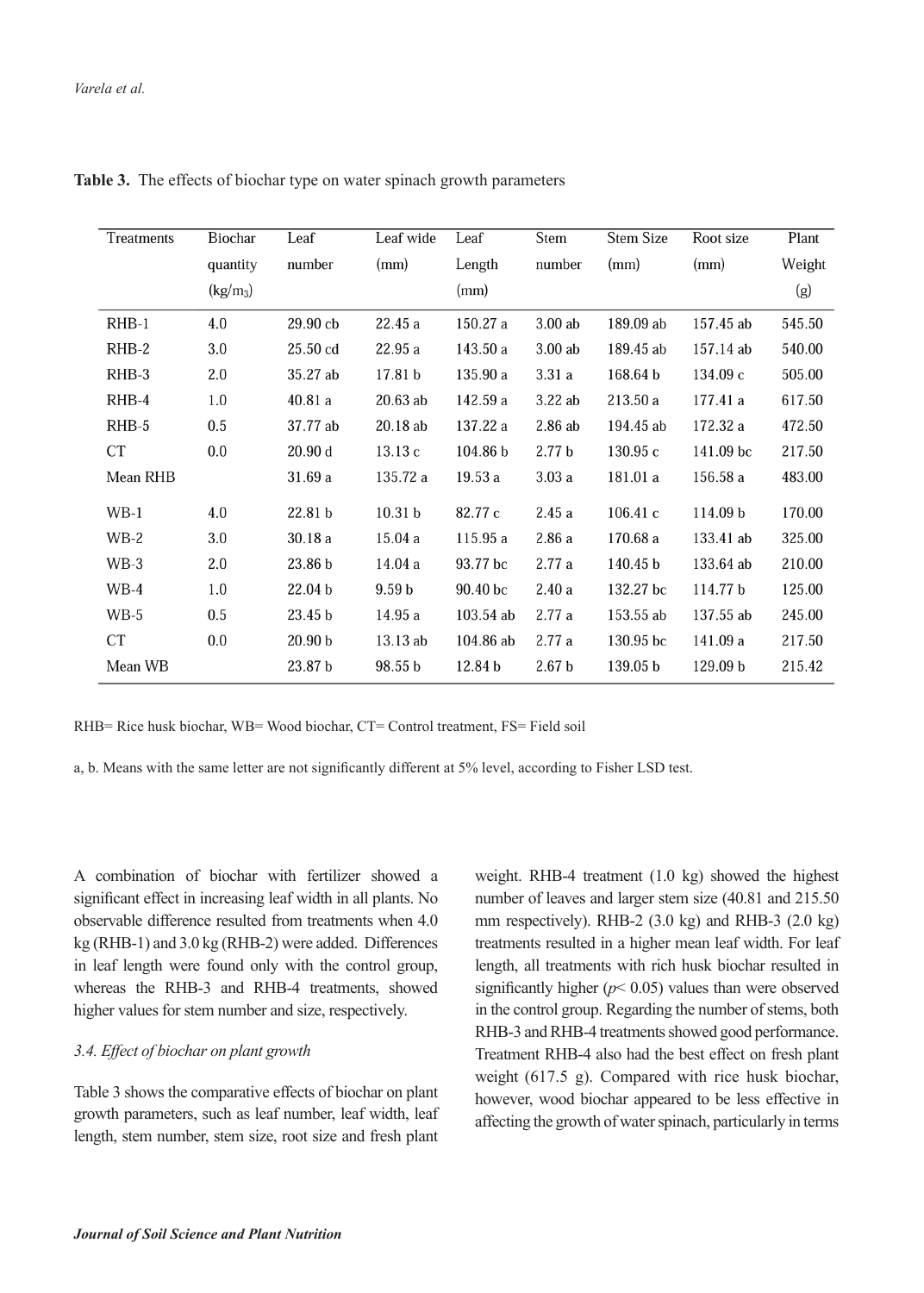of fresh plant weight. Increments between plants grown in rice husk and wood biochars were 124.6% for biomass production, 52.1% for leaf width, 37.7% for leaf length, 32.76% for leaf number, 30.17% for stem size, 21.3% for root size and 13.4% for stem number.

According to the Least Significant Difference test, the rice husk biochar treatment showed a significantly higher effect on biomass growth than did wood biochar according to every parameter measured. The results suggest that the efficiency of RHB is higher than that of WB.

## *3.5. Effect of biochar on chlorophyll content*

Leaf chlorophyll content for each group treated was measured for 8 weeks (40 days approximately) during the experiment. Between day 1 and 17, a considerable increase in chlorophyll content was observed, while the levels of chlorophyll tended to gradually decrease during the remaining days. This result may be related to differences in daily chlorophyll collection times and the stage of plant growth which varied among the plant groups being treated. Noticeably, RHB-3 treatment containing 2.0 kg of rice husk biochar, achieved the highest value (47.15) of chlorophyll level. No significant differences were found between treatments for the WB-2, WB-5 and the control group. It can be noted that application of wood biochar resulted in only a minimal difference in chlorophyll content as compared to rice husk biochar treated plants, and had no significant differences with the CT group.

The addition of RHB to an Ultisols soil showed better results than those supplemented with wood biochar, not only in terms of the chlorophyll content of leaves but also in biomass production. It is widely known that leaf chlorophyll content is an important parameter for testing plant status. For example, chlorophyll content can be used as an index of photosynthetic potential as well as an index of plant productivity (Carter, 1998). In addition, chlorophyll gives an indirect estimation of the nutrient status since much of the leaf nitrogen is incorporated within the chlorophyll. Furthermore, leaf chlorophyll content is closely related to various types of plant stresses and senescence (Carter *et al.*, 1996). In recent

years, chlorophylls, the most abundant pigments in green plants, have been gaining increasing recognition as an essential part of the human diet, not only as food colorants, but also as healthy food ingredients. Chlorophyll content or leaf greenness is affected by a number of factors, one being the N status of the plant (Peterson *et al.*, 2010).

### *3.6. Effect of Si content in rice husk biochar.*

Silicon oxide forms the main component (90-97%) of the rice husk ash with trace amounts of CaO, MgO,  $K_2O$ and Na<sub>2</sub>O. The melting point of  $SiO_2$  is 1410–1610°C, while those of  $K_2O$  and Na<sub>2</sub>O are 350°C and 1275°C, respectively. It has been suggested that at higher temperatures, the low-melting oxides fuse with silica on the surface of the rice husk char and form glassy or amorphous phases, preventing the completion of a reaction (Bharadwaj *et al.*, 2004). An analysis of the fresh rice husks (CT) used in this test to obtain biochar showed high levels of Si, Ca and Mg (Table 1). After the pyrolysis process, the same elements were found to increase in the rice husk biochar. WB was found to have a higher content of K and surface area when compared with RHB, but had a lower content of Si and ash content (Table 1 and Figure 1).

# *3.7. Effect of soil structure on the plant physiology of water spinach growth.*

In terms of crop production, the application of biochar should be beneficial to the plant weight of landscape-grown plants, but we cannot derive further new information from Figure 1. As indicated in Figure 2a, the WB added soil increased the plant weight of water spinach by increasing the root size and leaf width; while the RHB added soil increased the plant weight of water spinach by increasing the stem size and leaf length, as seen in Figure 2b. In Figure 3a, the stem size of water spinach is shown to be proportional to the WHC/silt ratio, while the root size of water spinach is proportional to the OM/OC ratio, as shown in Figure 3b.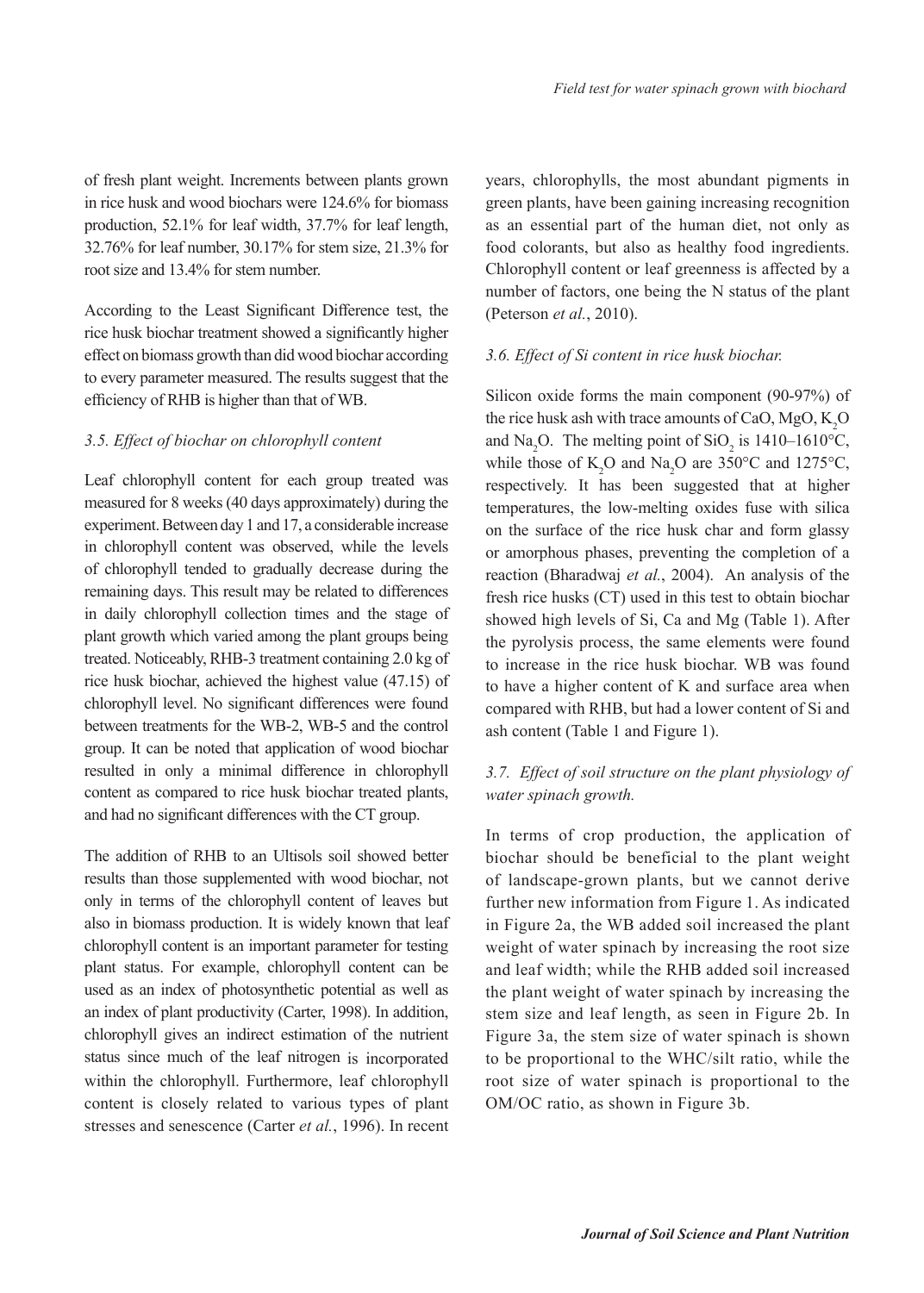

**Figure 1.** Differences in morphology evaluated in water spinach, where rice husk biochar and wood biochar was applied and beneficial elements present in tested materials



**Figure 2a**. The relations between root size and leaf wide and plant weight of WB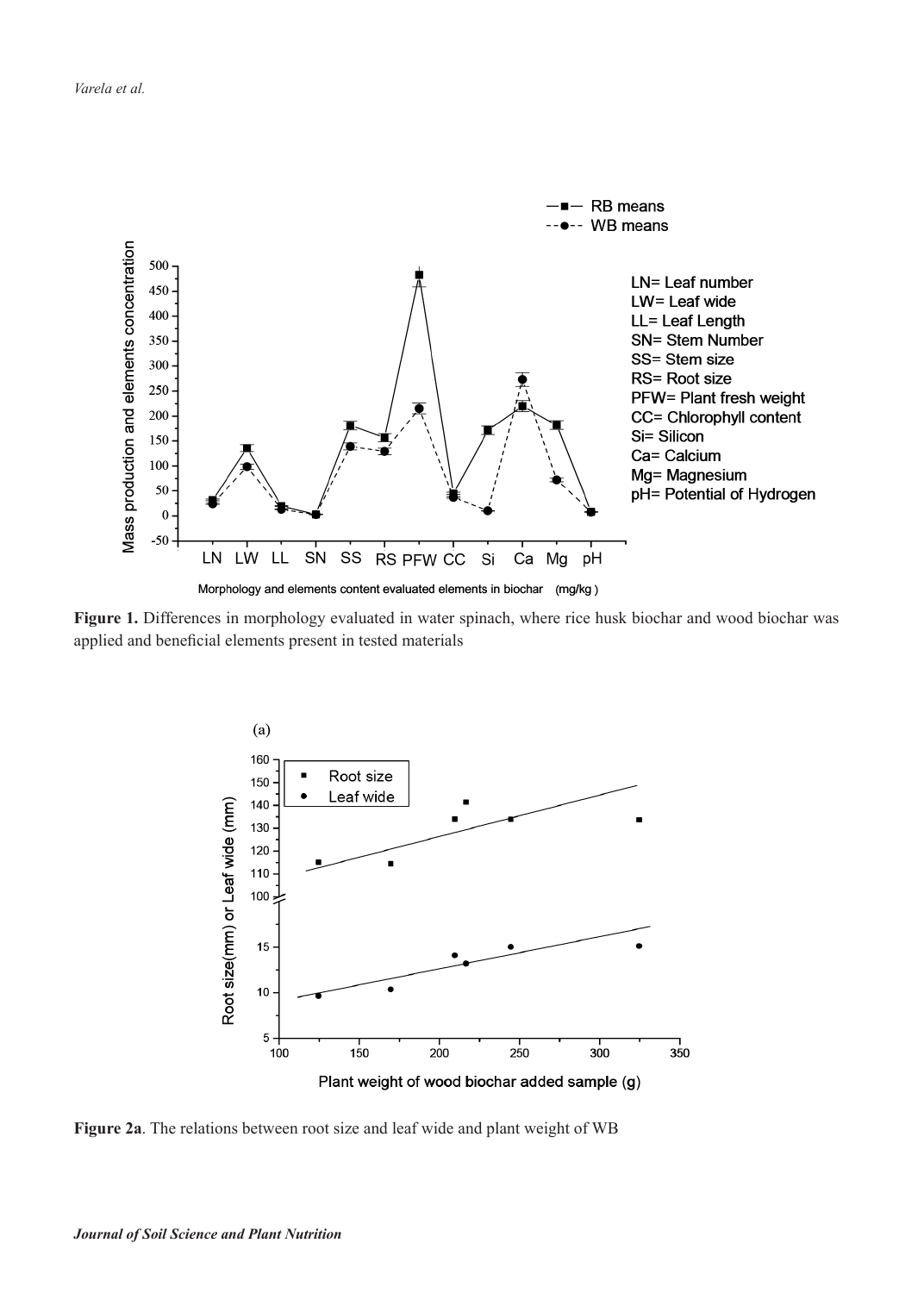

**Figure 2b.** Relations between stem size and leaf length and plant weight of RHB added plant samples.



**Figure 3a.** The relations between and WHC/silt ratio and stem size of RHB and WB added plant samples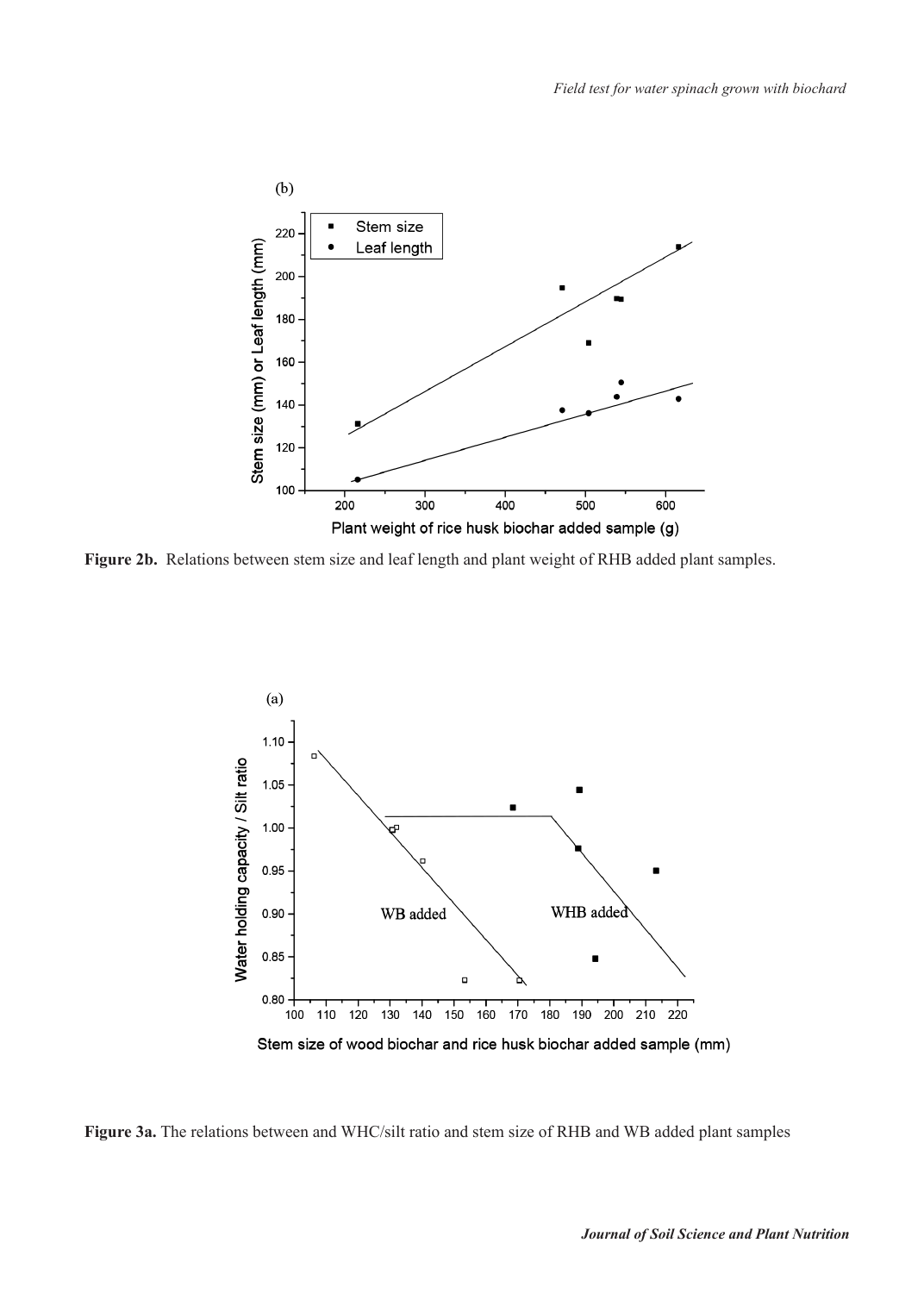

**Figure 3b.** relations between and OM/OC ratio and root size of RHB and WB added plant samples.



**Figure 4a**. Changes of sand and silt content in the WB added soil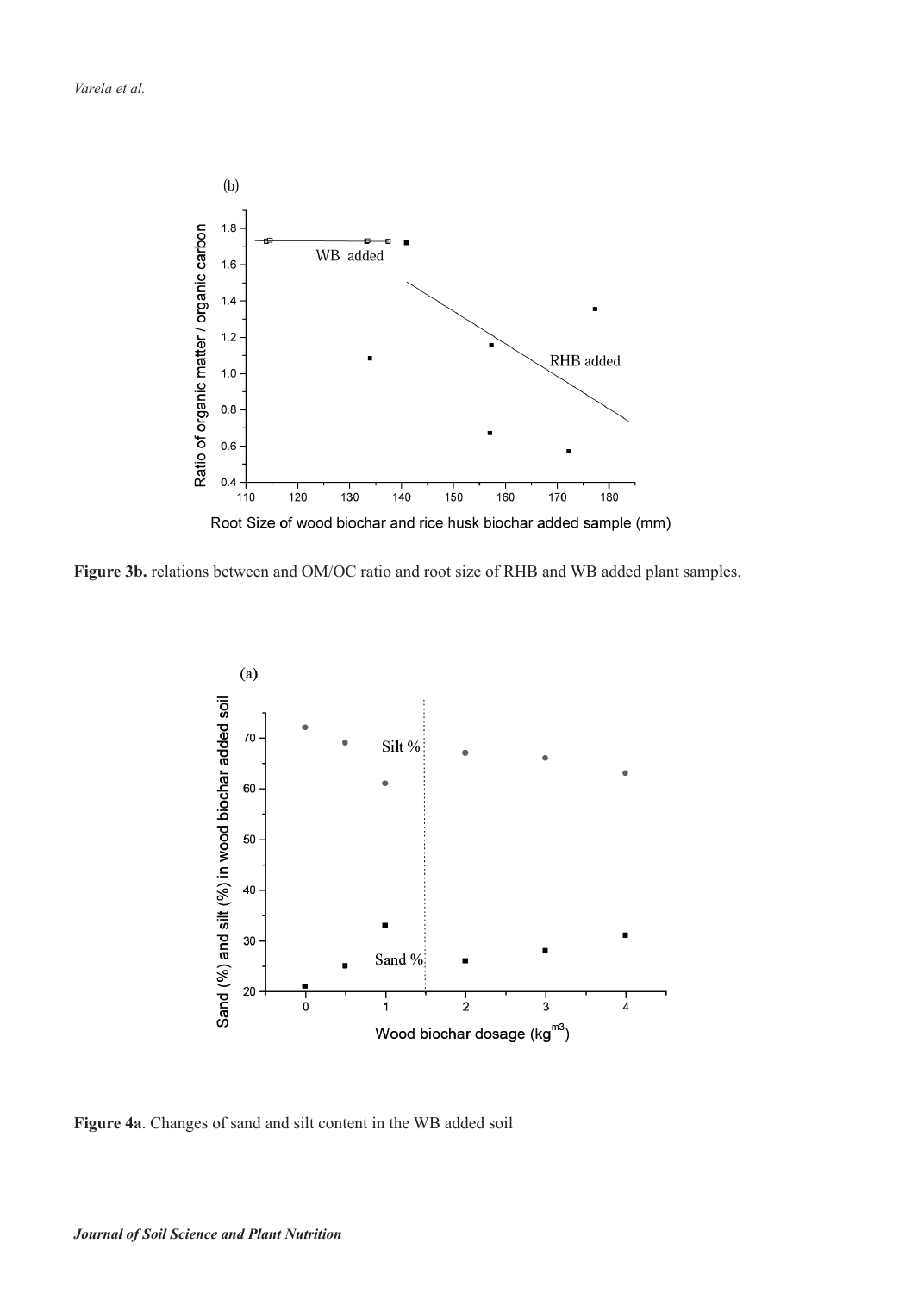

**Figure 4b**, changes of sand and silt content in the RHB added soil.

|  |  |  |  |  |  |  |  |  |  | <b>Table 4.</b> The LSD test of biochar effect on plant growth parameters |
|--|--|--|--|--|--|--|--|--|--|---------------------------------------------------------------------------|
|--|--|--|--|--|--|--|--|--|--|---------------------------------------------------------------------------|

| Biochar type | Leaf number        | Leaf               | Leaf    | <b>Stem</b>       | <b>Stem</b>         | Root                | Plant weight         |
|--------------|--------------------|--------------------|---------|-------------------|---------------------|---------------------|----------------------|
|              | (mean)             | width              | length  | number            | size                | size                | (Biomass production) |
|              |                    | (mean)             | (mean)  | (mean)            | (mean)              | (mean)              | (mean)               |
| <b>RHB</b>   | 31.69 a            | 19.53a             | 135.72a | 3.03a             | 181.01 a            | 156.58 a            | 483 a                |
| WВ           | 23.87 <sub>b</sub> | 12.84 <sub>b</sub> | 98.55 b | 2.67 <sub>b</sub> | 139.05 <sub>b</sub> | 129.09 <sub>b</sub> | 215.41 b             |
| CT           | 20.9               | 13.13              | 104.86  | 2.77              | 130.95              | 141.09              | 217                  |

RHB= Rice husk biochar, WB= Wood biochar, CT= Control treatment, FS= Field soil

a, b: Means with the same letter are not significantly different at 5% level, according to Fisher LSD test.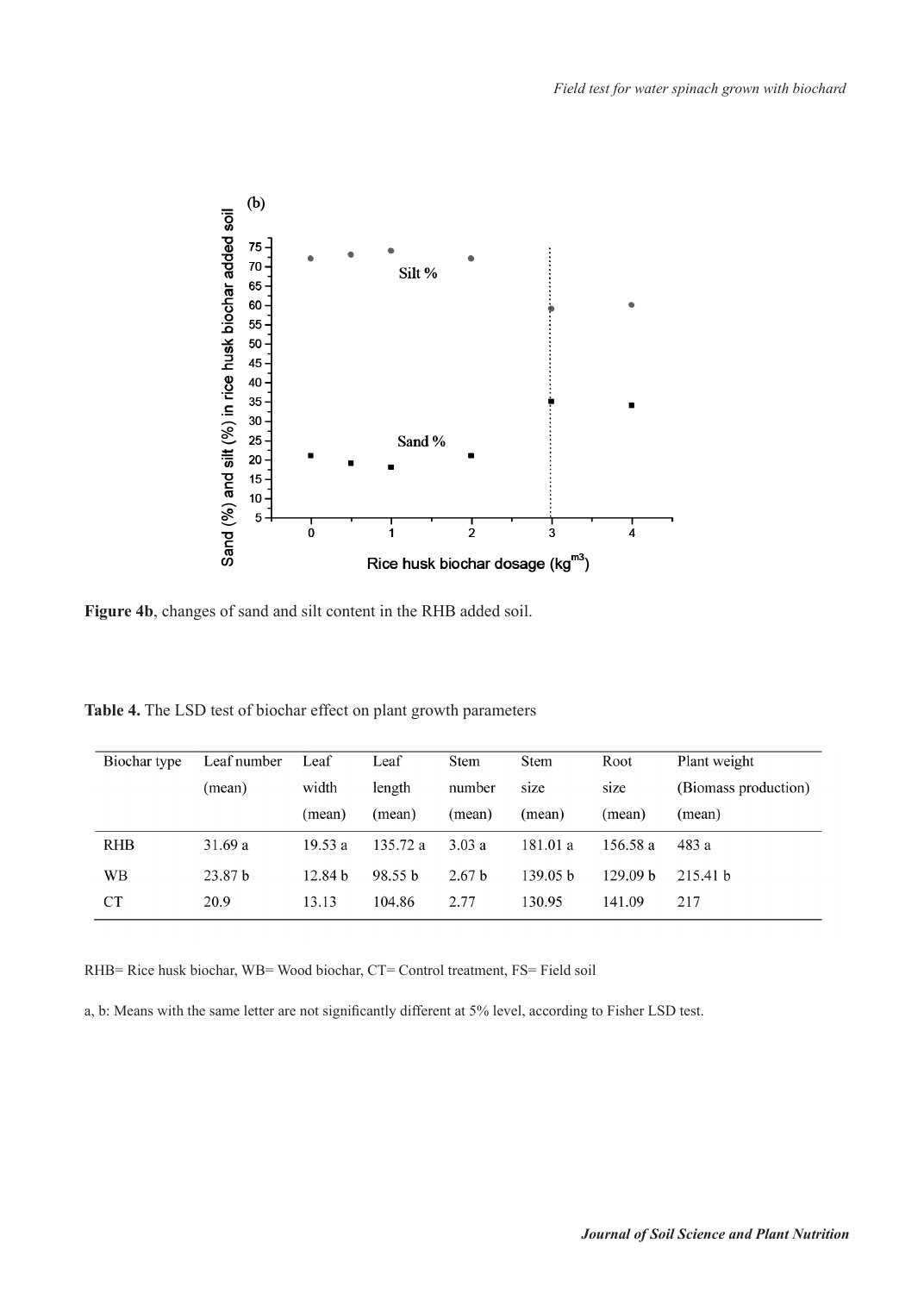The existing literature (Haefele *et al*., 2011; Rawat *et al.*, 2010) has also illustrated that the soil OM increases the WHC of sandy loam while increasing aeration in silt and clay loam. It also indicates the releasing of OC and NPK to soil OM through decomposition reaction. In this study, changes in the silt and sand content in the test soils described in Table 2 and Figure 4a and 4b have been found; we can conclude that the decomposition of OC in biochar to soil OM resulting in the increase in WHC and the decreasing in silt is the mechanism of WB and RHB application in this study. Based on the study of Lehmann (Kimetu and Lehmann, 2010), the stability of biochar is affected by pre-existing soil OM; therefore, the results of 4a and 4b illustrate that the decomposition reaction of WB biochar is faster than that of RHB under a lower dosage amount  $(< 1.5$ kgm3), while this reaction is inversed with an increased dosage ( $>$  3.0 kg<sup>m3</sup>). The Si and ash content are much richer in RHB than in WB, while K and surface area content is much higher in WB than in RHB. Although the detailed effects of Si, ash, K and surface area on soil structure have not been well studied, we believe that these four chemical properties of WB and RHB biochars actually change the soil structure and also provide a proper fertilizing capacity for the test plant.

## **4. Conclusions**

Rice husks and non-valuable wood are regarded as an agriculture waste product, but recently people have used such solid wastes to sequester carbon by processing them into biochar. This study compared the agronomic properties of rice husk and wood biochar, and investigated their effects on the growth rate of water spinach. The field testing results with water spinach showed that the application of rice husk biochar improves biomass production. The wood biochar added soil increased the plant weight of water spinach by increasing the root size and leaf width; while the rice husk biochar supplemented soil increased the plant weight of water spinach by increasing the stem size and lead length. In addition, the stem size of water

spinach is proportional to the water holding capacity/ silt ratio, while the root size of water spinach is proportional to organic matter/organic carbon ratio of soil. We also propose that the working mechanism of wood biochar and rice husk biochar in soil would be such that the decomposition of organic carbon in biochar to soil organic matter resulted in the increased water holding capacity and decreased silt of biocharadded soil. The decomposition reaction of wood biochar is faster than that of rice husk biochar under a lower dosage amount  $(< 1.5 \text{ kg}^{\text{m3}})$  whereas this process is inversed when the dosage is increased ( $>$  3.0 kg<sup>m3</sup>).

## **Acknowledgments**

The authors would like to acknowledge the Industrial Technology Research Institute for financing this research. Also would like to acknowledge Ms. R. Y. Chang for the ICP and EA operational help.

#### **References**

- Basile-Doelsch, I., Amudson, R., Stone, W.E.E., Borschneck, D., Bottero, J.Y., Moustier, T., Masin ,F., Colin, F. 2007. Mineral control of carbon pools in a colcanic horizon. Geoderma. 137, 437-489.
- Bharadwaj, A., Wang, Y., Sridhar, S., Arunachalam,V.S. 2004. Pyrolysis of rice husk. Center for Energy and Environment Studies and Department of Material Science and Engineering, Carnegie Mellon University, Pittsburgh, USA. Curr. Sci. India. 87, pp. 982.
- Brady, N.C., Weil, R.R. 1999. The Nature and Properties of Soils: twelfth edition. Upper Saddle River, NJ: Prentice Hall.
- Carter, G.A., Cibula, W.G., Miller, R.L . 1996. Narrowband reflectance imagery compared with thermal imagery for early detection of plant stress. J. Plant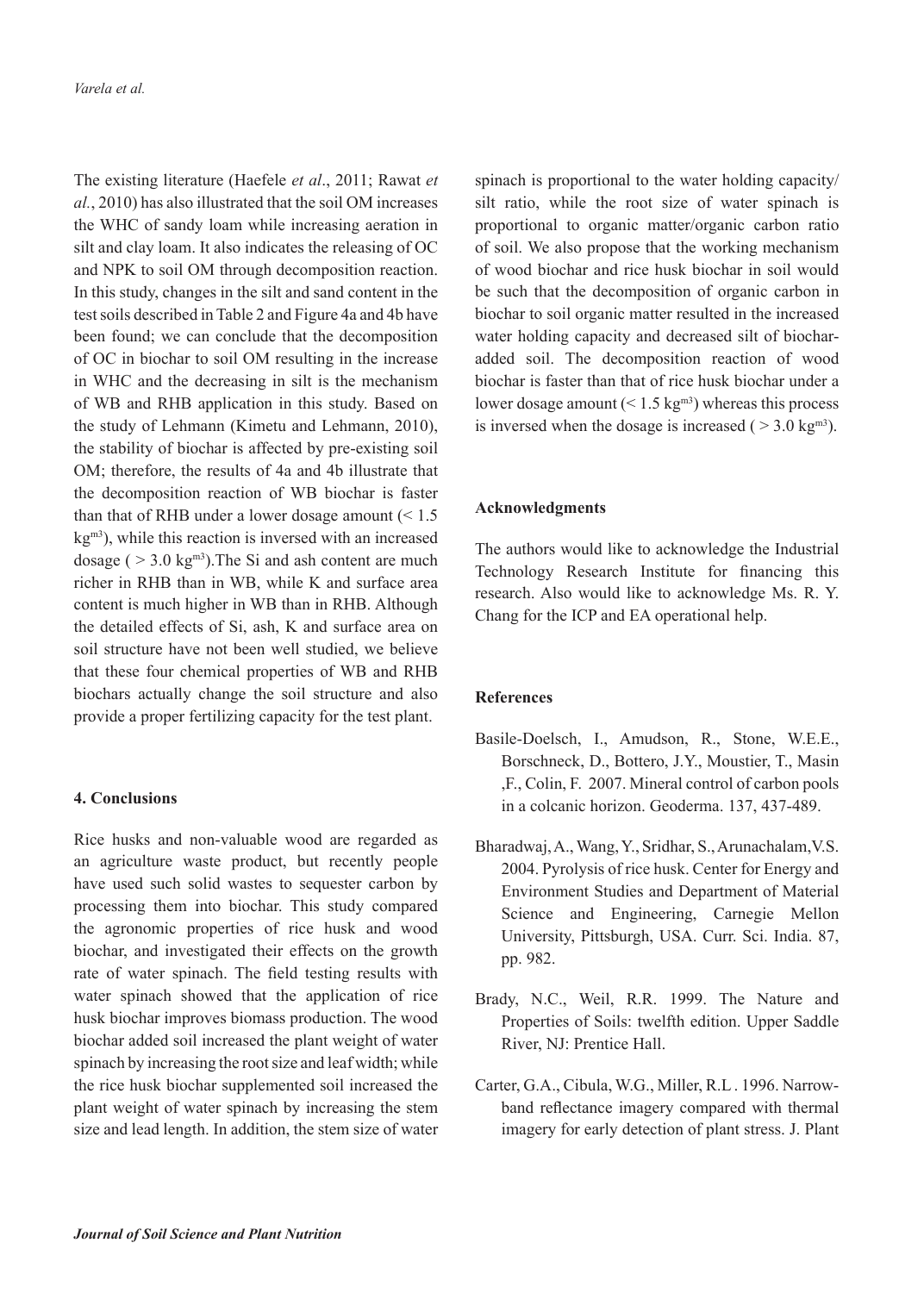imagery for early detection of plant stress. J.Plant Physiol. 148-522.

- Carter, G.A. 1998. Reflectance wavebands and indices for remote estimation of photosynthesis and stomatal conductance in pine canopies. Remote Sens. Environ. 63, 61-72.
- Chan, K.Y., Zwieten van, B.L., Meszaros, I., Downie, D., Joseph, S. 2007. Agronomic values of green waste biochars as a soil amendments. Aust. J. Soil Res. 45, 437-444.
- Corwin, D.L, Lesch, S.M, 2003. Application of soil electrical conductivity to precision agriculture: theory, principles, and guidelines. Agron. J. 95, 455-471.
- FFTC. 2001: Application of Rice Husk Charcoal. FFTC Leaflet for Agriculture No. 4. Food and Fertilizer Technology Center, Taipei.
- Glaser, B., Lehmann, J., Zech, W. 2002. Ameliorating physical and chemical properties of highly weathered soils in the tropics with charcoal - a review. Biol. Fertil. Soils. 35, 219-230.
- Haefele, S.M., Knoblauch, C., Gummert, M., Konboon, Y., Koyama, S, 2009. Black Carbon (Biochar) in Rice-Based Systems: Characteristics and Opportunities In: Woods W. I., Teixeira, W. G., Lehmann J, Steiner C, Winkler Prins A, Rebellato L (Ed.) Amazonian Dark Earths: Wim Sombroek's Vision. Springer Netherlands, 445-463.
- Haefele, S.M., Konboon, Y., Wongboon, W., Amarants ,S., Maarifat, A.A., Pfriffer, E.M., Knoblauch, C., 2011. Effects and fate of biochar from rice residues in rice-based systems. Field Crop Res. 121, 430-440.
- Hossain, M.K., Strezov, V.K., Chan, Y., Ziolkowski ,A., Nelson, P.F. 2011. Influence of pyrolysis temperature on production and nutrient properties of wastewater sludge biochar. J. Environ. Manage.. 92, 223-228.
- Kimetu, J.M, Lemhann, J. 2010. Stability and stabilzaiton of biochar and green manure in soil with different organic carbon contents. Soil Res. 48, 577-585.
- Lee, F.Y 2007. Laboratory Manual for Soil Analysis (in Chinese), New Wun Ching development publishing co., Ltd., 70-75.
- Lehmann, J,, Czimczik, C., Laird, D., Sohi, S. 2009. Stability of biochar in the soil. In: Lehmann , J., Joseph, S., (eds) Biochar for environmental management: science and technology. Earthscan Publ., London, pp. 183-205.
- Major, J. 2009. A guide to conducting biochar trials. The international biochar initiative. Document version information: www.biochar-international. org.
- Milford, M.H 1997. Introduction to Soils and Soil Science Laboratory Exercises. Kendall/Hunt Publishing Company, Dubuque, Iowa. ISBN:0- 7872-3383-8.
- Oshio, H., Nii, F., Namioka, H. 1981. Characteristics of Kuntan (rice hull charcoal) as medium of soilless culture. J. Jpn. Soc. Hort. Sci. 50, 231-238.
- Peterson, T.A, Blackmer TM, Francis DD, Schepers JS, 2010: Using a chlorophyll meter to improve nitrogen management. G93-1171-A USDA-ARS. Spectrum Technologies, Inc.
- Ponamperuma, F.N, 1982: Straw as source nutrient for wetland rice. In: Banta, S., Mendoza, C.V., (eds), Organic matter and rice. Los Baños, The Philippines: IRRI, 117-136.
- Rawat, N., Nautiyal, B., Nautiyal, M. 2010. Litter decomposition rate and nutrient release from different forms in a Himalayan alpine ecosystem. The Enrionmetnalist, 30, 279-288.